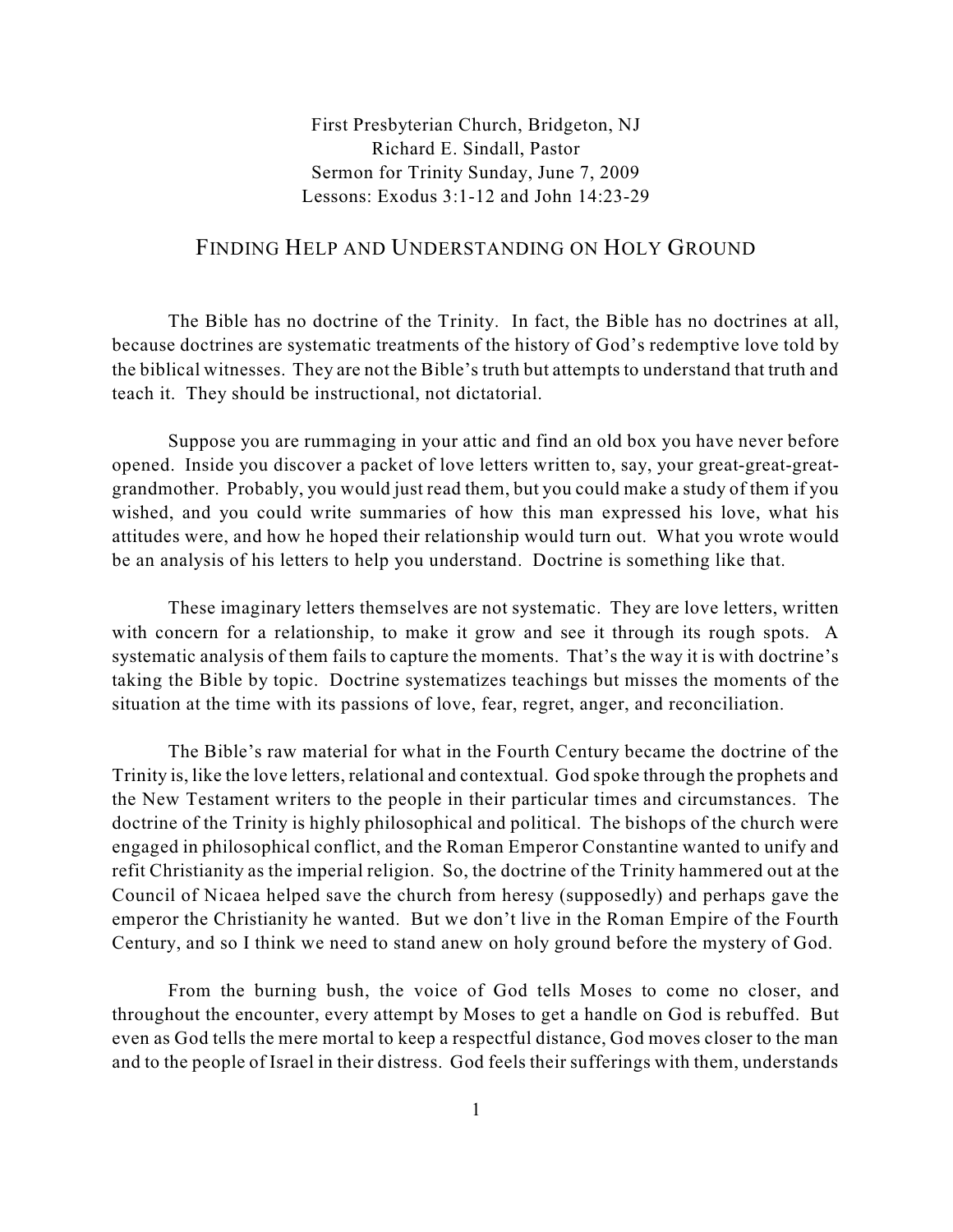their shame and hopelessness, hears their cries, and is moved to rescue them. Even while telling Moses to keep his distance, God says also, "I will be with you." That's the paradigm for all who are called by God.

We cannot take hold of God or make divine power our own, and we should not try. We cannot fathom the mystery, and we make fools of ourselves if pretend to have done so. Spelling God out, with no mystery and wonder left, is both folly and arrogance. Too many Christians have presumed to be able to read God "like a book" and to formulate exactly what God wants from everyone. Do you yourself not find it insulting if someone says, "I can read you like a book"? Why does anyone wish to insult and belittle God that way? Those who love someone long to be understood but recoil at the idea of being known so well that they can be taken for granted. "You're so predictable," is not a compliment. Love gives itself but also holds itself back in freedom and dignity not to be violated. Too much certitude about doctrine violates God, who is not to be taken for granted, formulated, or fixed in a religion. God remains above all our statements about God.

That's not to say that all statements about God are equal. Go back to my analogy. Not all thoughts about the writer of the love letters would be true to what he wrote your greatgreat-great-grandmother. As we should not presume to know God too well and so possess God in our knowledge, neither should we try to make God utterly unknowable so that no statements about God's love for us or God's will for this created world may be regarded as better or truer than any others. That kind of enshrined ignorance dismisses God as irrelevant to human life and to us. It's just a negative way of settling the God-question that accepts, "Come no closer," but refuses to hear God's promise, "I will be with you," and accept God's caring and love.

The Bible's raw material for the mystery of one God revealed to us in three Persons is relational. God loves, and God has always loved; indeed, love is God's very nature. The Bible's concern is also inclusive; it is reaching out to us. "As the Father has loved me," Jesus says in the Gospel of John, "so I have loved you." "Make your living space in my love." Christ has opened up the Trinity to make room for us. Paul pictures our inclusion as a family into which we are adopted as daughters and sons.

So, what help do we find in this three-in-one talk about God here at the beginning of June 2009 in the midst of a terrible recession when it is taken as good news that the nation suffered a net loss of "only" 345,000 jobs last month? Remember, that's a net loss. More than 345,000 people actually lost their jobs, but some jobs were added to the economy, too. Each of those who lost jobs is a person with a life, perhaps a family, and what maybe used to look like a career with a promising future. Why in such a time does it matter that God is one God in three distinct but inseparable Persons?